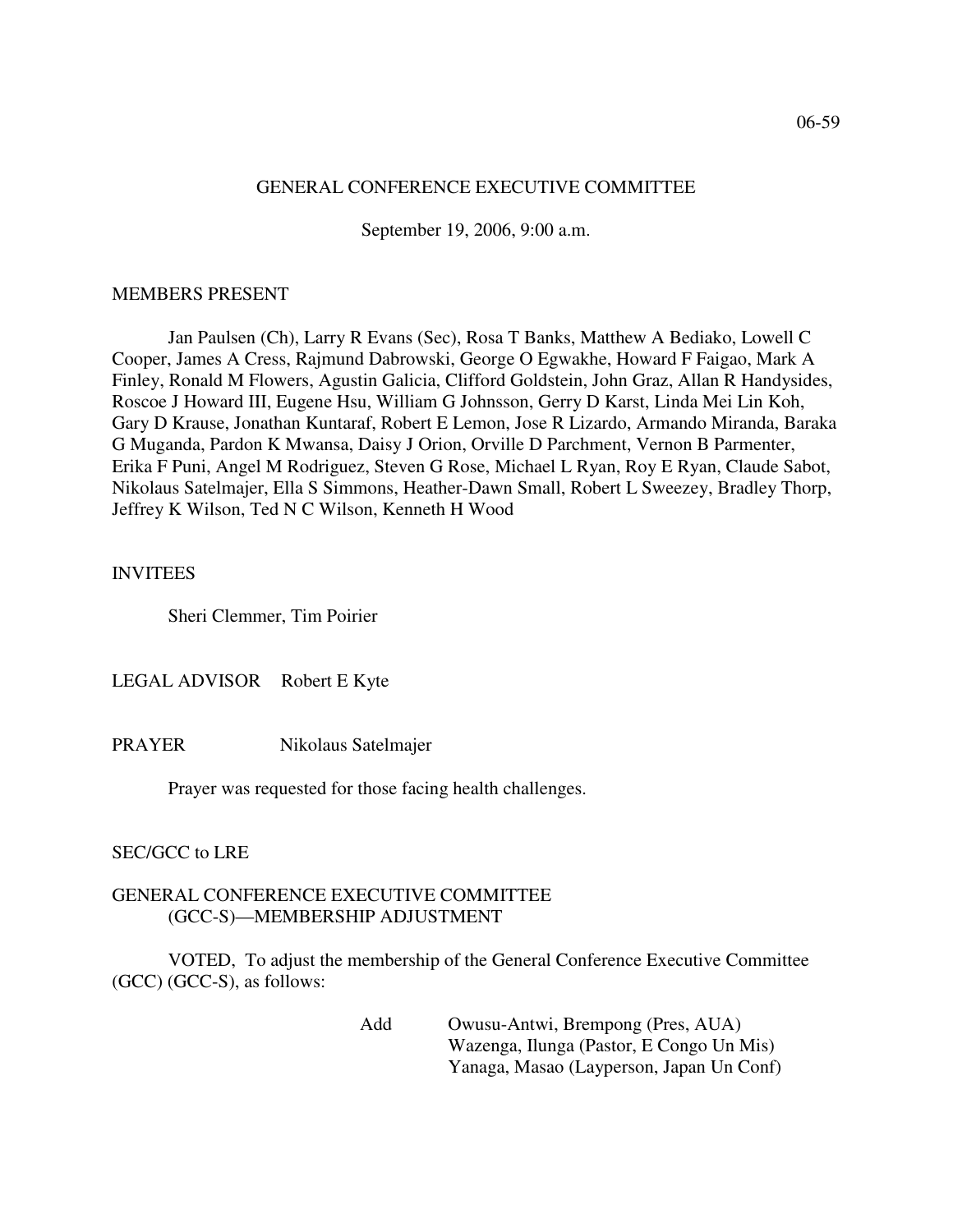06-60 September 19, 2006 - GCC

> Delete Hosoi, Eijii (Layperson, Japan, Un Conf) Mukeya, Daniel Lwambo (Pastor, E Congo Un Mis)

## SEC/ADCOM/GCC to LRE

# ACCREDITING ASSOCIATION OF SEVENTH-DAY ADVENTIST SCHOOLS, COLLEGES, AND UNIVERSITIES (GCC-S)— MEMBERSHIP ADJUSTMENT

VOTED, To adjust the membership of the Accrediting Association of Seventh-day Adventist Schools, Colleges, and Universities (AASDASC&U) (GCC-S), as follows:

| Add    | Banks, Rosa T, designee for Matthew A Bediako<br>Beardsley, Lisa, Executive Secretary<br>Biaggi, Guillermo, ESD Education Director<br>Kamwendo, Ellah, SID Education Director<br>Nageshwara, Rao, SUD Education Director |
|--------|--------------------------------------------------------------------------------------------------------------------------------------------------------------------------------------------------------------------------|
| Delete | Christo, Gordon, SUD Education Director<br>Luxton, Andrea, Executive Secretary<br>Nkungula, Tommy, SID Education Director                                                                                                |

#### SEC/ADCOM/GCC to LRE

## INTERNATIONAL BOARD OF EDUCATION (GCC-B)—MEMBERSHIP ADJUSTMENT

VOTED, To adjust the membership of the International Board of Education (IBE) (GCC-B), as follows:

| Add    | Beardsley, Lisa, Assistant Secretary<br>Biaggi, Guillermo, ESD Education Director<br>Kamwendo, Ellah, SID Education Director<br>Nageshwara, Rao, SUD Education Director |
|--------|-------------------------------------------------------------------------------------------------------------------------------------------------------------------------|
| Delete | Christo, Gordon, SUD Education Director<br>Luxton, Andrea, Assistant Secretary<br>Nkungula, Tommy, SID Education Director                                               |